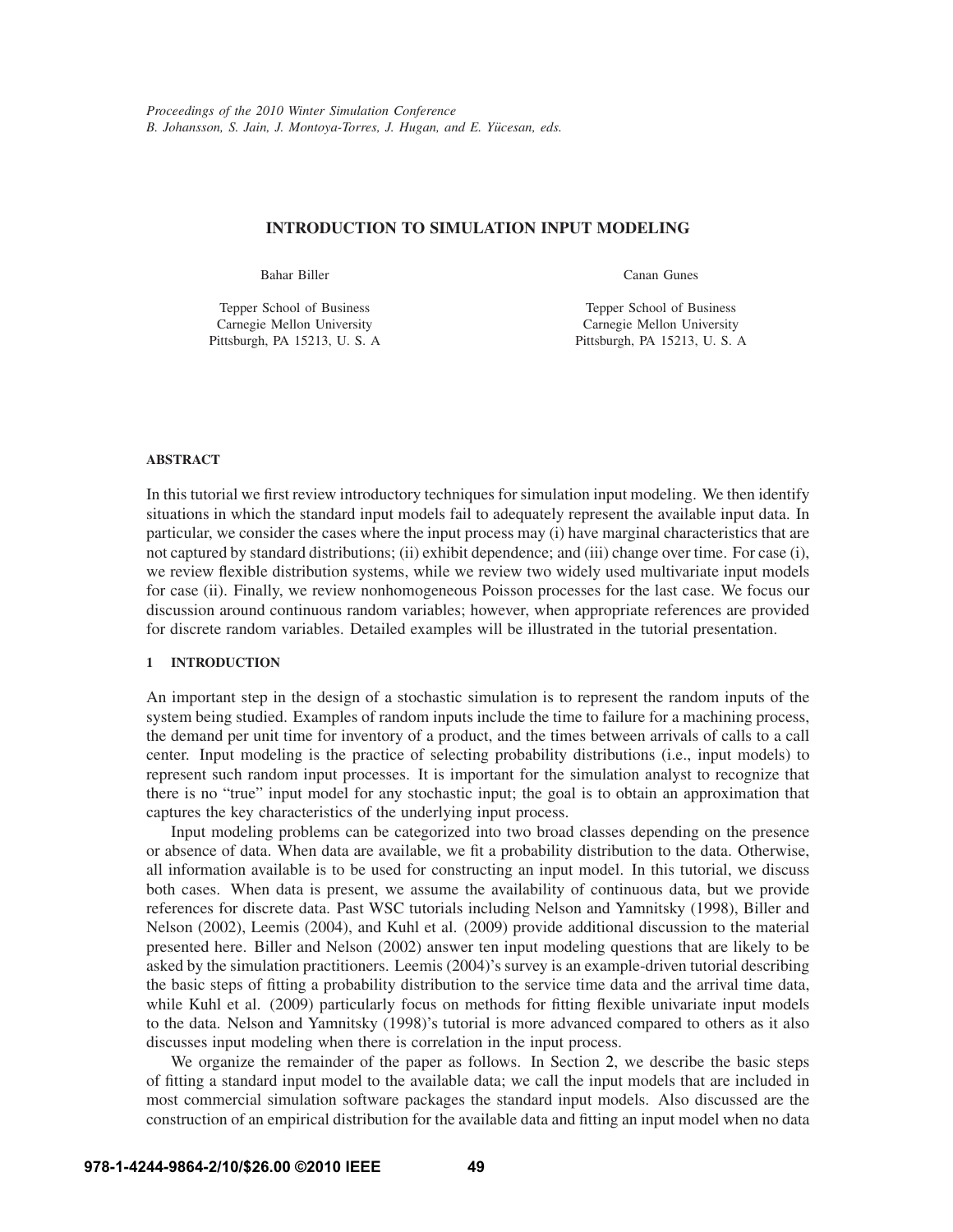are available. In Section 3, we present input models that are used when standard input models are inadequate. In particular, Section 3.1 reviews flexible input models; Section 3.2 discusses multivariate input models, while Section 3.3 reviews input processes changing over time. We conclude in Section 4.

## **2 INPUT MODELING**

Fitting with data is composed of three main steps: (1) Select one or more candidate probability distributions, based on physical characteristics of the process and graphical examination of the data. (2) Determine the values of the input model parameters. (3) Check the goodness of the fit via tests and graphical analysis. We review each of these steps in Section 2.1, Section 2.2, and Section 2.3, respectively. In Section 2.4, we describe how to construct an empirical input model when none of the standard input models is a good fit to the available data. Finally, we switch our attention to the case where no data are available in Section 2.5.

## **2.1 Picking an Input Model for the Data**

Many commercial input modeling packages has thirty to forty standard probability distributions (e.g., Stat::Fit has 32 different distributions, BestFit has 37 probability distributions, while ExpertFit has 40 distributions) from which to choose an input model for the data. The reason that there are many choices is that each distribution is developed to represent certain physical processes. For example, normal distribution can be used for representing the time to assemble a product that is simply the sum of the times required for each (sub)assembly operation, while exponential distribution is well suited for capturing the time to failure for a system that has constant failure rate over time. Banks et al. (2001, Chapter 9) provide a description of the physical bases of various standard distributions.

The physical basis, if available, is a very valuable information in choosing an input model for the data; however, we might not have this information. In these cases, most software packages fit a number of distributions to the data depending on some input from the user such as whether the data is discrete or continuous, whether there are bounds on the range of the random variables. Then, they form a list of candidate distributions that could be used to represent the data, estimate the parameters of the candidate distributions, rank the distributions according to their goodness of fits, and finally recommend the top distribution in the list having the best goodness-of-fit measure. In Section 2.2, we describe the parameter estimation of the selected input model, while in Section 2.3 we discuss widely used goodness-of-fit tests for choosing among different input distributions.

# **2.2 Estimating the Parameters of the Input Model**

After a probability distribution is chosen, the next step in input modeling is to estimate the parameters of the selected probability distribution. Common methods for parameter estimation are the maximum likelihood estimation method, the method of matching moments, the method of matching percentiles, and the least-squares estimation method (Law 2007). All simulation input modeling packages estimate the parameters of the fitted input model using either one or a couple of these methods. The method used does not generally matter as long as the software estimates the parameters with numerically stable algorithms. Good sources for parameter estimation are Banks et al. (2001, Chapter 9) and Law (2007, Chapter 6).

# **2.3 Assessing the Goodness of the Fit**

Common methods for checking how well a fit captures the key characteristics of the available input data include the goodness-of-fit tests such as Kolmogorov-Smirnov and Anderson-Darling tests, and plots such as density-histogram plots and probability plots. Specifically, both the Kolmogorov-Smirnov and the Anderson-Darling test compare the fitted distribution to the empirical distribution. However, the Kolmogorov-Smirnov test is designed to emphasize discrepancies in the middle of the data, while the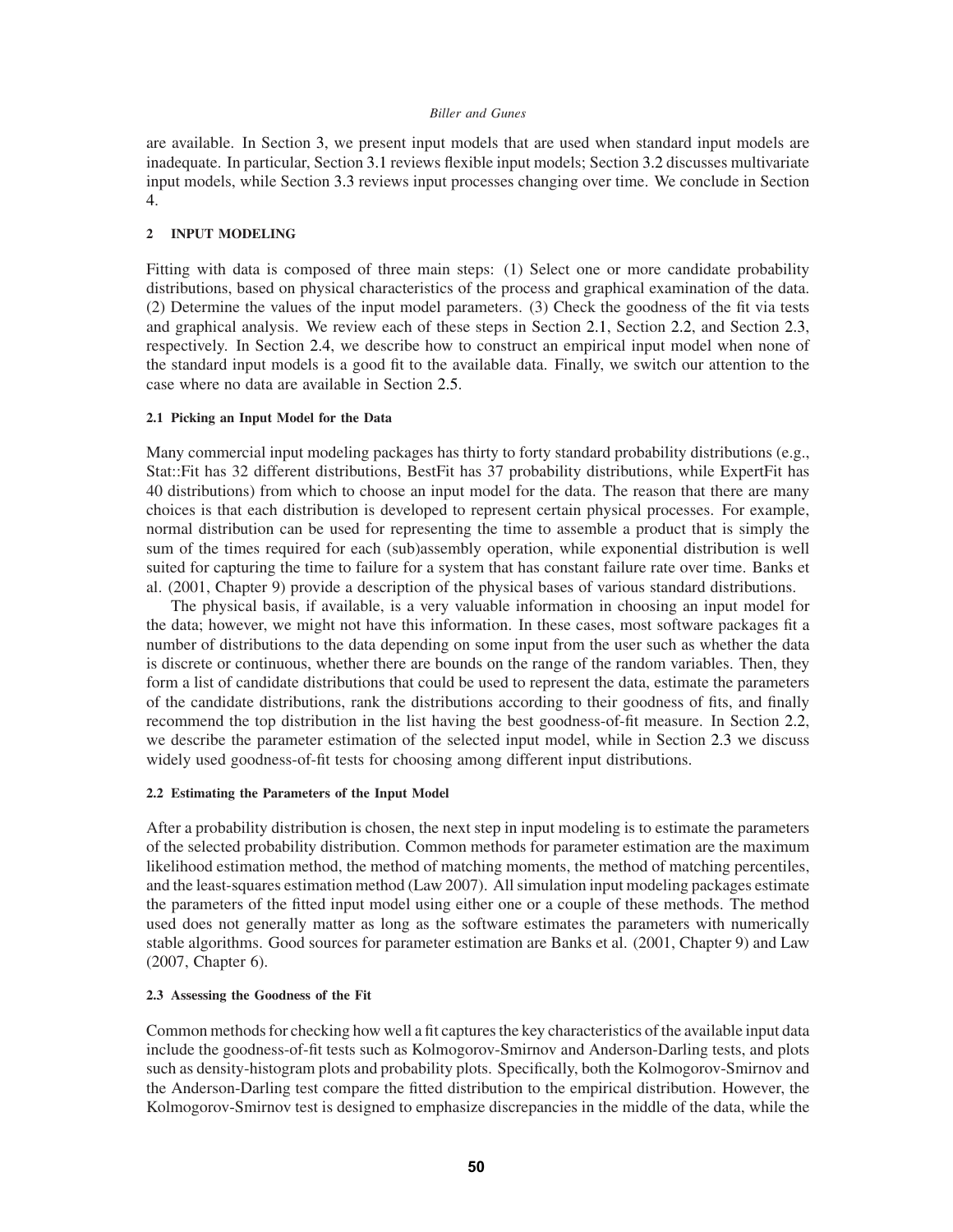Anderson-Darling test is designed to emphasize the discrepancies in the tails. The density-histogram plots compare the fitted density function to the histogram of the data, while probability plots compare the quantiles of the fit with the quantiles of the data.

The goodness-of-fit tests are built on hypothesis testing. While the null hypothesis states that the selected input model along with its parameter estimates is a good fit for the data, the alternative hypothesis claims the opposite. The test rejects the fit only if there is overwhelming evidence that the selected input model is not a good representative of the data. One measure used to summarize the result of the hypothesis testing is the *p*−value, which is the significance level at which one would reject the null hypothesis for the given data. A large *p*−value (> 0.1) supports the null hypothesis that the distribution is a good fit for the data on hand. In comparing among different input models that could be used to represent the available data, many software packages use the Kolmogorov-Smirnov and the Anderson-Darling tests. Let  $F_n(x)$  represent the empirical distribution function for the available data of size *n* such that  $F_n(X_{(i)}) = i/n$  for  $i = 1, 2, ..., n$ , and  $\hat{F}(x)$  is the fitted distribution function. The Kolmogorov-Smirnov test statistic  $D_n$  is the largest vertical distance between  $F_n(x)$  and  $\hat{F}(x)$  for all values of the available data; i.e.,  $D_n = \sup_x \{ |F_n(x) - \hat{F}(x)| \}$ , and it can be computed as  $D_n = \max \{ D_n^+, D_n^-\}$ , where  $D_n^+ = \max\{i/n - \hat{F}(X_{(i)})\}$  and  $D_n^- = \max\{\hat{F}(X_{(i)}) - (i-1)/n\}$  for  $i = 1, 2, ..., n$ . Alternatively, the Anderson-Darling test statistic  $A_n$  is a weighted average of  $[F_n(x) - \hat{F}(x)]^2$ , and is computed as  $A_n^2 = \left(-\left\{\sum_{i=1}^n (2i-1)\left[\text{In}(\hat{F}(X_{(i)})) + \text{In}(1-\hat{F}(X_{(n+1-i)}))\right]\right\}/n\right) - n$ . Many input-modeling packages report  $D_n$  and  $A_n$  for several fitted candidate distributions; the lower  $D_n$  and  $A_n$  suggest smaller distance between the empirical distribution and the fitted distribution, and thus a better fit.

Despite their popularity, the goodness-of-fit tests should be used with caution since they are unlikely to reject any distribution when little data is available, and are likely to reject every distribution when lots of data are available. This makes sense because when a single data point is available, any distribution would be a reasonable fit, while when data are abundant, the test can easily identify the discrepancies between the data and the fitted distribution. Another shortcoming of the goodness-of-fit tests is that they represent the lack of fit by a single number, while plots specify where the lack of fit occurs. Therefore, the goodness-of-fit tests are not enough themselves; one also needs to check the fit via plots. A widely used plot is the density-histogram plot, which compares the histogram of the available data with the density of several fitted distributions. We let  $X_1, X_2, \ldots, X_n$  represent the available data of size *n*, and break the range of the data into *k* disjoint intervals  $[b_0, b_1)$ ,  $[b_1, b_2)$ , ...,  $[b_{k-1}, b_k)$  of equal width; i.e.,  $\triangle b = b_j - b_{j-1}$  for  $j = 1, 2, ..., k$ . An histogram is obtained by plotting the sorted data versus the function  $h(x)$  defined as

$$
h(x) = \begin{cases} 0 & \text{if } x < b_0, \\ h_j & \text{if } b_{j-1} \le x < b_j \text{ for } j = 1, 2, ..., k, \\ 0 & \text{if } x \ge b_k, \end{cases}
$$

where  $h_j$  is the proportion of  $X_j$  values that fall in the  $j^{\text{th}}$  interval  $[b_{j-1}, b_j)$ . A density-histogram plot compares  $h(x)$  with  $\triangle b\hat{f}(x)$ , where  $\hat{f}(x)$  is the fitted probability density function. Despite being available in many input-modeling packages, density-histogram plots are sensitive to how we group the data and may lead to different conclusions depending on the width  $\triangle b$  of the histogram cells. Another graphical comparison method is the probability plots. There are two well-known probability plots: the quantile-quantile  $(Q - Q)$  plot and the probability-probability  $(P - P)$  plot. The  $Q - Q$ plot displays the sorted data  $X_{(1)} \leq X_{(2)} \leq \ldots \leq X_{(n)}$  versus the fitted quantile  $\hat{F}^{-1}((i-0.5)/n)$  for  $i = 1, 2, \ldots, n$ , and a straight line implies that the fitted distribution is a good model for the available data. The *P*−*P* plot, on the other hand, is obtained by plotting the fitted probability  $\hat{F}(X_{(i)})$  versus the sample probability  $\tilde{F}_n(X_{(i)})$ , and if  $\hat{F}(X_{(i)})$  and  $\tilde{F}_n(X_{(i)})$  are close to each other the plot will be approximately linear. Thus, the  $Q - Q$  plot amplifies the difference between the tails of the fitted model  $\hat{F}(x)$  and the sample distribution function  $\tilde{F}_n(x)$ , while the *P*−*P* plot amplifies the difference between the middle of the fitted model  $\hat{F}(x)$  and the sample distribution function  $\tilde{F}_n(x)$ . We refer the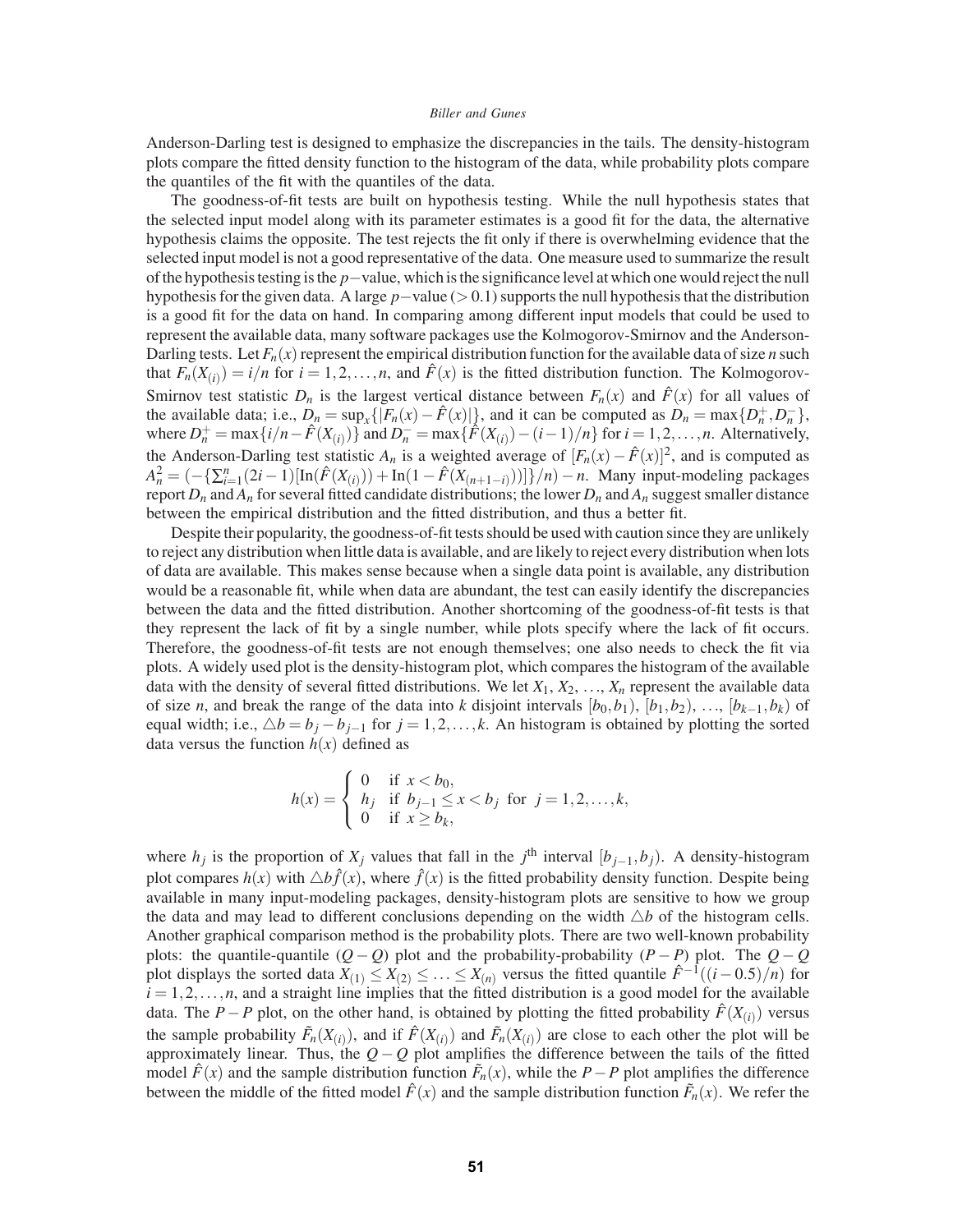reader to Vincent (1998) and Law (2007) for an excellent discussion on checking the goodness of a fit.

### **2.4 When None of the Standard Distributions is a Good Fit**

When no standard distribution provides a good fit, we use the empirical distribution of the data for representing the input uncertainty. The data may be available in two forms: the individual observations are available or only the number of observations that fall into pre-specified regions is available. We focus on the former case here where the individual observations are available, and refer the reader to Section 6.2.4 of Law (2007) for a discussion of the latter case. When the individual data points  $X_1, X_2, \ldots, X_n$  are available, we can specify the empirical cumulative distribution function (cdf)  $F(x)$ for this input data set as

$$
F(x) = \begin{cases} 0 & \text{if } x < X_{(1)}, \\ \frac{i-1}{n-1} & \text{if } X_{(i)} \le x < X_{(i+1)} \text{ for } i = 1, 2, \dots, n-1, \\ 1 & \text{if } x \ge X_{(n)}, \end{cases}
$$

where  $X_{(1)} \leq X_{(2)} \leq \ldots \leq X_{(n)}$  represent the sorted data (Law 2007). As the number of data points *n* increases, the empirical cdf converges to the "true" cdf. One shortcoming of this method is that only discrete values of the sample can be generated for the execution of the simulation; i.e., this method does not produce values that are between the observed data points. Various interpolation methods can be used to fill the gaps and smooth the empirical cdf allowing sampling values between the observations (see Banks et al. (2001, Chapter 8) for one of them), but they often miss the tail behavior. One way to represent the tail behavior is to attach an exponential cdf to the right-hand side of the empirical cdf. The resulting cdf is called the mixed empirical-exponential cdf (Bratley et al. (1987)) and is given by

$$
F(x) = \begin{cases} 0 & \text{if } x < X_{(1)}, \\ \frac{i}{n} + \frac{(x - X_{(i)})}{n(X_{(i+1)} - X_{(i)})} & \text{if } X_{(i)} \le x < X_{(i+1)} \text{ for } i = 1, 2, \dots, n-k, \\ 1 - \frac{k}{n} \exp(-(x - X_{(n-k)})/\theta) & \text{if } x \ge X_{(n-k)}. \end{cases}
$$

The typical practice is to cut off from one to five  $(1 \le k \le 5)$  observations to form the tail and choose  $\theta$ to make sure that the mean of the distribution is  $\overline{X} = \sum_{i=1}^{n} X_i/n$ ; i.e.,  $\theta = (X_{(n-k)}/2 + \sum_{j=n-k+1}^{n} (X_{(j)} (X_{(n-k)})/k$ . We refer the reader to Section 6.2.4 of Law (2007) for building an empirical distribution for discrete data.

### **2.5 When No Data are Available**

When no data are available, the key idea is to use any available information that may help to identify some characteristics of the process. Examples of the available information include expert opinion, physical and conventional limits, and the nature of the process itself. Expert opinion is generally valuable because experts are the people who are familiar with the process being modeled, and thus they are likely to provide the center value and the extreme values for the process. Furthermore, if we know the upper and the lower bounds of the process (if any), any distribution chosen to model this process will respect to these bounds. Similarly, if we know that we are modeling the number of customers that arrive to a bank during a period of time with a constant arrival rate, then the nature of this process implies that the Poisson distribution would be a good model for this process.

A widely used approach in the absence of data is to use the expert opinion. Depending on the level of detail the expert provides, different probability distributions can be used to model the process. For instance, assuming that we are trying to model the demand process of a product in our inventory and we are given by the expert that demand is likely to be no less than 100 units but no more than 500 units, then we can use a uniform distribution with lower bound 100 and upper bound 500 to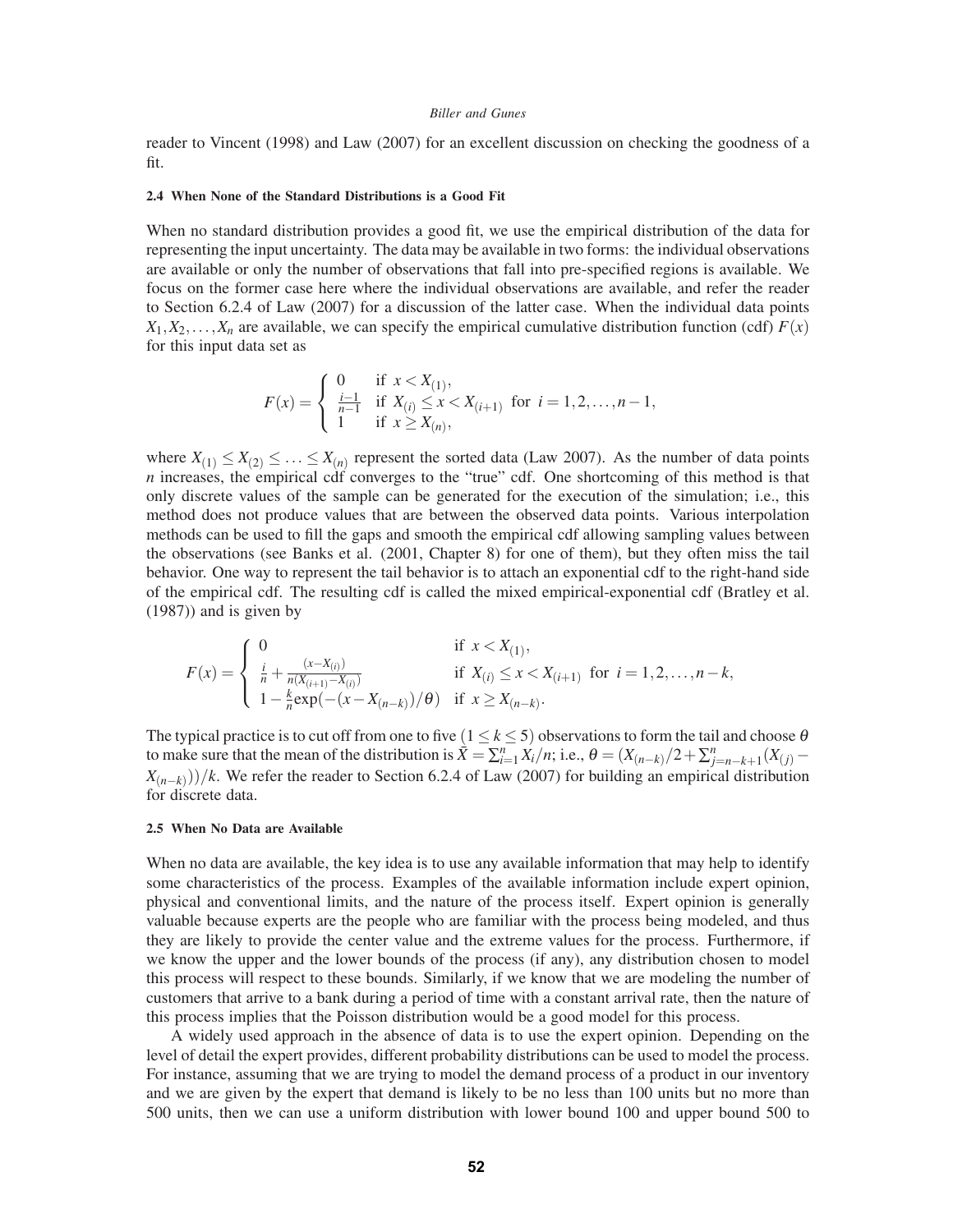model this demand process. If we are additionally provided by the expert that the demand is most likely to be 350 units, then we can use a triangular distribution with parameters 100, 350, and 500 to model this demand process. The ideal information that could be obtained from the expert would be the breakpoints in addition to the minimum and the maximum values of the process. Specifically, breakpoints are values and an each value is associated with a percentage of being less than itself. For instance, for the demand process, the expert may say that the demand of the product will be at least 100 units, it has a 50% chance of being more than 300 units, and a 15% chance of beating 450 units, while it will definitely not exceed 500 units. These breakpoints then can be used to construct a piecewise continuous distribution function that could be incorporated into simulation packages.

Instead of specifying some breakpoints, some experts may opt to specify a mean value and a percent variability around it. For instance, the expert may say that the demand of the product was 100 units; this year they are expecting a 15% increase with plus or minus 20%. We can use normal distribution with mean 115 and standard deviation  $0.2 \times 115$  to model this demand process. However, one should be careful here in interpreting the statements of the experts. Although experts provide a mean value for the process, what they provide as mean may indeed be the most likely value of the process. Therefore, it is better to ask for both the mean value and the most likely value, and interpret the answer accordingly. Furthermore, the standard deviation (e.g., plus or minus 20%) provided by the expert may not reflect the average deviation from the mean but the most extreme deviation. Similarly, for precise modeling, one should ask the expert for both the average deviation and the most extreme deviation and make sure that we obtain the correct information from the expert.

# **3 INPUT MODELING WHEN STANDARD MODELS ARE INADEQUATE**

Despite being widely used due to their availability in commercial software packages, limited shapes of the standard distributions may not be flexible enough to represent key characteristics of the data. System inputs may exhibit dependence either in time sequence and/or with respect to other, violating the independence assumption of the standard input models. Also, the input process may change over time. In Section 3.1, we review flexible input models that can be used for overcoming the first drawback of the standard input models. In Section 3.2, we consider the second drawback of the standard input models and review two widely used multivariate input models. Finally, in Section 3.3 we discuss the use of the nonhomogeneous Poisson process for representing input processes changing over time.

### **3.1 Flexible Input Models**

To overcome the drawbacks of the standard distributions, many flexible distributions have been suggested in the literature including the curves proposed by Pearson (1895), the Johnson translation system (Johnson 1949a), the generalized lambda distribution (Ramberg and Schmeiser 1974), the four-parameter distribution introduced by Schmeiser and Deutsch (1977), the generalized beta family (Kuhl et al. 2009), and the Bezier distribution (Kuhl et al. 2009). The four-parameter Schmeiser- ´ Deutsch distribution is particularly easy to use, but the one-to-one relationship between the distribution parameters and the moments is lost. They also fall short of capturing the distributional characteristics such as bimodality and heavy tails. The generalized beta family represents random variables that have bounded supports, while the generalized lambda family matches any first two moments but limited third and fourth moments. However, it is particularly easy to represent the key characteristics of data with the generalized beta family as the mean and variance of this family are simple functions of its parameters. The translation system developed by Johnson (1949a) has the ability to capture any finite first moments of a distribution while representing a wide variety of unimodal and bimodal distributional shapes. DeBrota et al. (1989) discuss the advantages of the Johnson translation system in comparison with triangular, beta, and normal families of distributions. The curves of the Johnson translation system and the Pearson's system generally agree with each other; however, the mathematical structure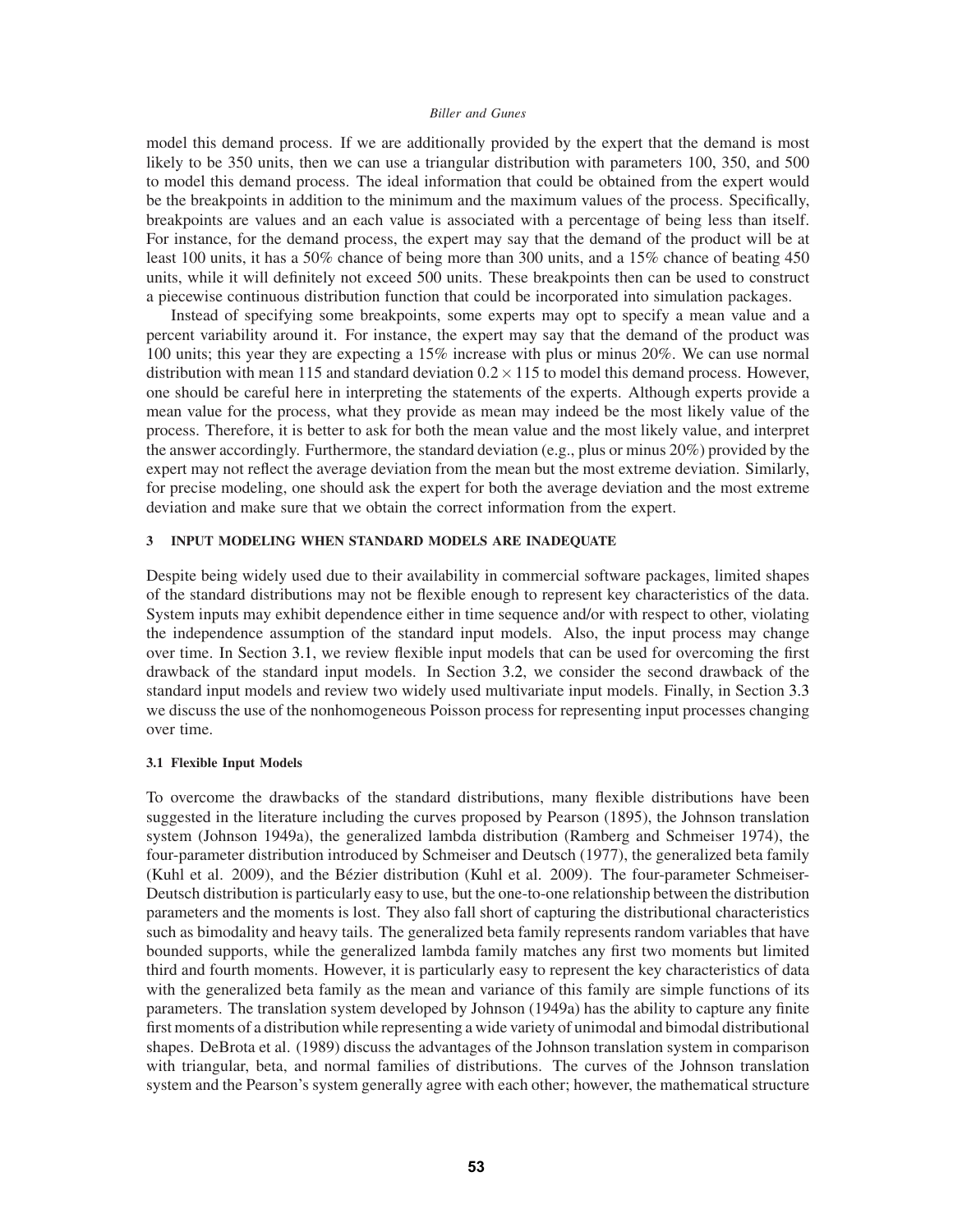of the distributions from the Johnson translation system provides a convenient aid to the estimation and generation of input processes for stochastic simulations.

Specifically, a random variable X from the Johnson translation system has a cdf of the form

$$
F(x) = \Phi\left\{\gamma + \delta f\left[\frac{x - \xi}{\lambda}\right]\right\},\
$$

where  $\gamma$  and  $\delta$  are shape parameters,  $\xi$  is the location parameter,  $\lambda$  is the scale parameter,  $\Phi(\cdot)$  is the cdf of the standard normal variable with mean zero and variance one, and  $f(\cdot)$  is one of the following transformations:

> $f(y) =$ ⎧  $\int$  $\overline{\mathcal{L}}$ *y* for the S<sub>N</sub> (normal) family, log(*y*) for the S*<sup>L</sup>* (lognormal) family,  $log(y/(1-y))$  for the S<sub>*B*</sub> (bounded) family,  $log(y + \sqrt{y^2 + 1})$  for the S<sub>*U*</sub> (unbounded) family

Within each family, a distribution is completely specified by the values of the parameters  $\xi$ ,  $\lambda$ ,  $\gamma$ , and  $\delta$ , and the range of *X* depends on the family of interest:  $X > \xi$  and  $\lambda = 1$  for the S<sub>L</sub> family;  $\xi < X < \xi + \lambda$  for the S<sub>B</sub> family; and  $-\infty < X < \infty$  for the S<sub>N</sub> and S<sub>U</sub> families. There is a unique family; i.e., choice of f, for each feasible combination of the coefficient of skewness and the coefficient of kurtosis that determines parameters  $γ$  and  $δ$ . We refer the reader to Johnson (1987) and DeBrota et al. (1989) for the distributional shapes that can be represented with the Johnson translation system.

Fitting data to Johnson translation system typically consists of two consecutive steps: (1) The selection of the appropriate family  $(S_N, S_L, S_B \text{ or } S_U)$  that best represents the available input data. (2) The determination of the parameters of the selected Johnson family. Two widely used methods for performing both of these tasks are the method of matching moments (Hill et al. 1976) and the method of matching percentiles (Slifker and Shapiro 1980). Another fitting method that is particularly designed for estimating the parameters of the selected Johnson distribution is the least-squares estimation method of Swain et al. (1988). More specifically, the FITTR1 software developed by Swain et al. (1988) can be used for fitting the Johnson translation system via the least-squares estimation method as well as the method of matching moments, method of matching percentiles, and the minimum  $L_1$  and *L*∞ norm. The VISIFIT software of DeBrota et al. (1989a) fits Johnson's S<sub>B</sub> family to the subjective information when no data are available.

Random variate generation via Johnson translation system is easily accomplished by transforming a standard normal variable *Z* into  $X = \xi + \lambda f^{-1}[(Z - \gamma)/\delta]$ , where  $f^{-1}(a) = a$  for the  $S_N$  family,  $f^{-1}(a) = \exp(a)$  for the *S<sub>L</sub>* family,  $f^{-1}(a) = 1/(1 + \exp(-a))$  for the *S<sub>B</sub>* family, and  $f^{-1}(a) =$  $(\exp(a) - \exp(-a))/2$  for the *S<sub>U</sub>* family.

## **3.2 Multivariate Input Modeling**

Almost all simulation input-modeling packages assume the availability of independent and identically distributed (i.i.d.) input data. However, input processes may exhibit dependence. Vincent (1998) provides techniques to check whether dependence exists in a data set. Dependence can occur in time sequence or across different input processes, or both. The input processes can be categorized into three groups depending on the form of dependence: (1) univariate time series, (2) vector times series, and (3) random vector.

A univariate time series represents a sequence of random variables that all have the same probability distribution, but exhibit serial dependence. This type of dependence is represented by the autocorrelation, which is the correlation between observations within the series. Examples of time series input models include the monthly demands of a product of a retailer, and the interarrival times of customers to a queue. The vector time series input model, on the other hand, represents dependence both in time sequence and across components. For instance, it represents the dependence between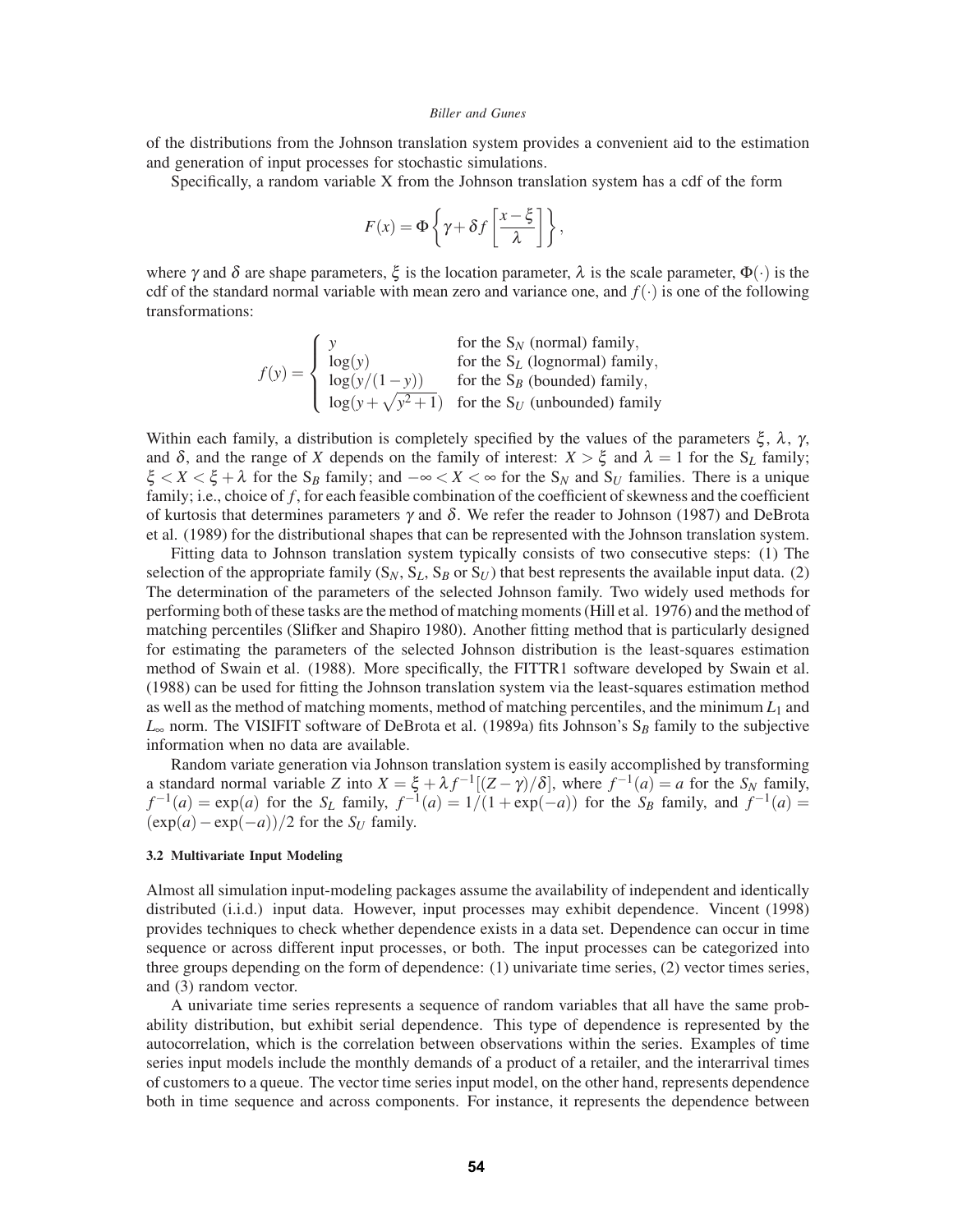both the monthly demands of a product and the demands of different products. We refer the reader to Biller and Ghosh (2006) for a discussion of time series input models and vector time series input models.

A random vector models each random input of a stochastic simulation by a different probability distribution, while allowing the inputs to be dependent on each other. This type of dependence is represented by a correlation matrix of pairwise correlations. Random vectors are often used as input models for the demands of different products of a retailer and the annual returns on different asset classes of portfolios. In this section, we review two commonly used random vector input models, the multivariate normal distribution (Section 3.2.1) and the multivariate Johnson translation system (Section 3.2.2). The multivariate normal distribution is a special random vector whose all components are normally distributed, while the multivariate Johnson translation system represents a random vector where each component can belong to one of the families  $(S_N, S_L, S_B \text{ or } S_U)$  of the Johnson translation system. Thus, the multivariate Johnson translation system is a more flexible multivariate distribution than the multivariate normal distribution in representing the key characteristics of the data on hand. A review of multivariate input models including multivariate Bezier distribution families and multivariate ´ generalized beta family of distributions can be found in Kuhl et al. (2010), while Biller and Gunes (2010) discuss multivariate Poisson distribution and the multivariate negative binomial distribution as the two widely used multivariate discrete distributions.

### **3.2.1 Multivariate Normal Distribution**

A *k*−dimensional random vector  $\mathbf{X} = (X_1, X_2, \dots, X_k)'$  with mean vector  $\mu$  and covariance matrix  $\Sigma$ is said to have a nonsingular multivariate normal distribution if  $\Sigma$  is positive definite and the joint probability density function of the normally distributed components  $X_i$ ,  $i = 1, 2, \ldots, k$  is of the form

$$
f(\mathbf{x}) = \frac{1}{(2\pi)^{k/2} |\Sigma|^{1/2}} \exp \left\{-\frac{1}{2}(\mathbf{x} - \mu)' \Sigma^{-1}(\mathbf{x} - \mu)\right\}
$$

(Tong 1990). The availability of a statistically valid fitting algorithm (Johnson and Wichern 2001) and a fast sampling algorithm (Press et al. 2007) often motivates the simulation practitioner to use the multivariate normal distribution for driving the stochastic simulation with correlated inputs. Despite the ease in its implementation, the main limitation to the use of multivariate normal distribution for simulation input modeling is that the marginal distribution of each component is normal and therefore, the simulation practitioner is forced to assume a coefficient of skewness of zero and a coefficient of kurtosis of three for all components of the random vector. The multivariate model of the following section, on the other hand, allows the modeling of each component with a flexible distribution.

## **3.2.2 Multivariate Johnson Translation System**

Johnson (1949b) represents the joint distribution of the  $k$ −dimensional random vector **X** = ( $X_1$ ,  $X_2$ , ...,  $X_k$ <sup> $\prime$ </sup> via the use of the *k*−dimensional normalizing translation

$$
\mathbf{Z} = \gamma + \delta \mathbf{f}[\lambda^{-1}(\mathbf{X} - \xi)] \sim N_k(\mathbf{0}, \Sigma_{\mathbf{Z}}),
$$

where  $\mathbf{Z} = (Z_1, Z_2, \dots, Z_k)'$  is the *k*−dimensional standard normal random vector with mean **0** and  $(k \times k)$  covariance matrix  $\Sigma$ **Z**. The transformation function **f**(·) is defined as **f**(*y*<sub>1</sub>, *y*<sub>2</sub>,..., *y*<sub>k</sub>) =  $(f_1(y_1), f_2(y_2), \ldots, f_k(y_k))'$ , where  $f(\cdot)$  is one of the transformations introduced in Section 3.1. Furthermore,  $\gamma = (\gamma_1, \gamma_2, \dots, \gamma_k)'$  and  $\zeta = (\xi_1, \xi_2, \dots, \xi_k)'$  are the *k*−dimensional vectors of shape and location parameters, and  $\delta = diag(\delta_1, \delta_2, ..., \delta_k)'$  and  $\lambda = diag(\lambda_1, \lambda_2, ..., \lambda_k)'$  are the diagonal matrices.

Given the *k* components' Johnson parameters **f**,  $\gamma$ ,  $\delta$ ,  $\lambda$ ,  $\xi$  and the covariance matrix  $\Sigma$ **z**, a random vector with the *k*−dimensional distribution can be obtained by first generating independent standard normal random variables  $V_i$ ,  $i = 1, 2, ..., k$ , and performing the Cholesky decomposition on  $\Sigma$ **z**; i.e.,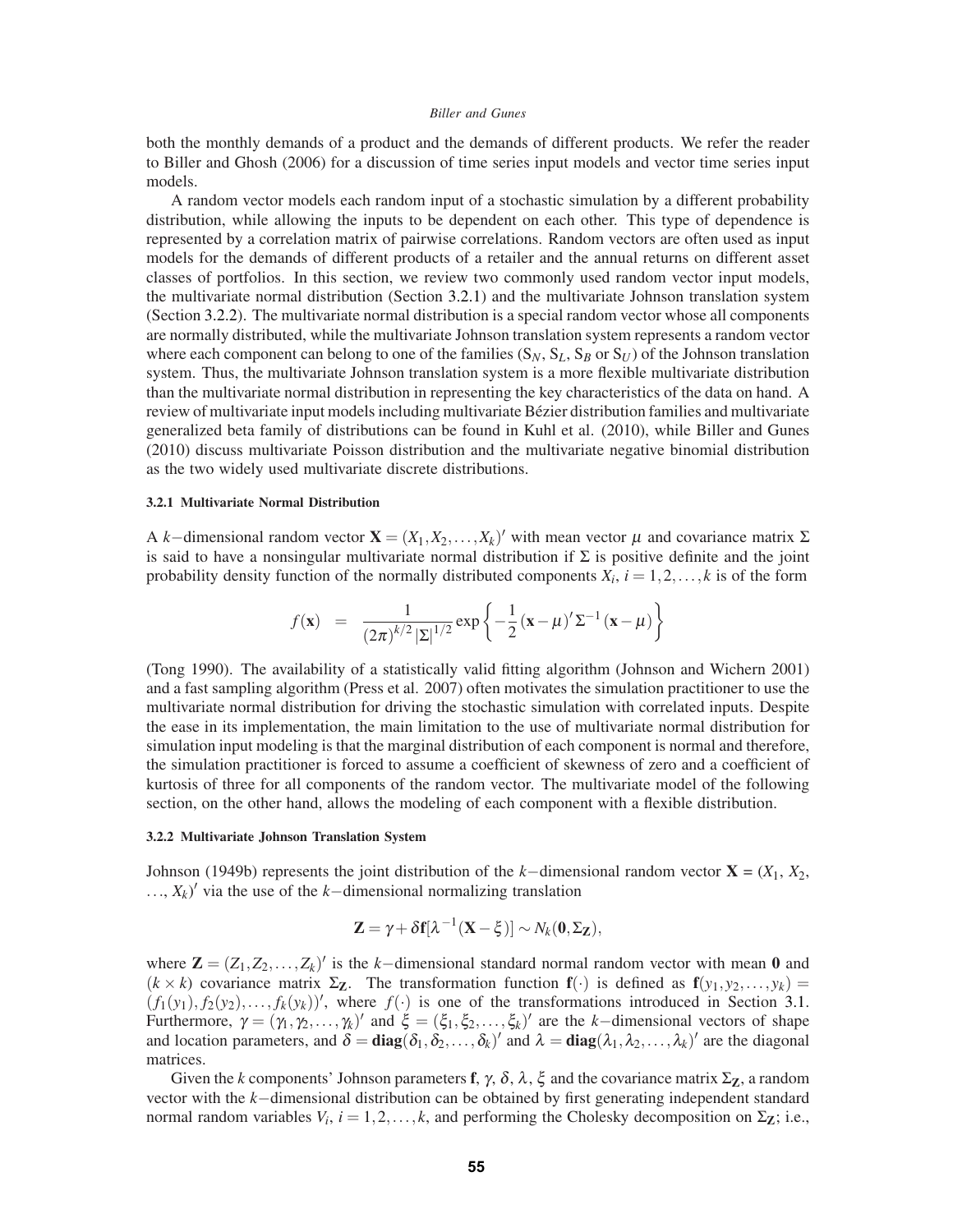$\Sigma$ **Z** = **PP**<sup>'</sup>. Then, we let **Z** = **PV** where **V** = ( $V_1, V_2, \ldots, V_k$ ) and apply the inverse transformation  $X = \xi + \lambda f^{-1}[\delta^{-1}(Z - \gamma)]$  to obtain the random vector **X** with the desired characteristic. McDaniel et al. (1988) discuss an application of the multivariate Johnson translation system to welfare policy analysis.

Stainfield et al. (1996) propose an alternative method of sampling a Johnson random vector **X** with mean vector μ and covariance matrix Σ. First, we generate a random vector **Y** = (*Y*<sub>1</sub>, *Y*<sub>2</sub>,  $..., Y_k)'$  with independent standardized Johnson components satisfying  $E(Y_i) = 0$ ,  $Var(Y_i) = 1$ , and  $Cov(Y_i, Y_j) = 0$  for  $i \neq j = 1, 2, ..., k$ . Then, we identify the lower triangular Cholesky decomposition L of the covariance matrix  $\Sigma$  (i.e.,  $\mathbf{L} = \Sigma^{1/2}$ ), set  $\sigma$  to **diag** [Var<sup>1/2</sup>(*X*<sub>1</sub>), Var<sup>1/2</sup>(*X*<sub>2</sub>), ..., Var<sup>1/2</sup>(*X*<sub>k</sub>)], and obtain  $\mathbf{x} = \mu + \sigma \mathbf{L} \mathbf{Y}$ . This sampling method has been shown to always match the first three moments of the components and the covariance matrix of **X**; however, it may fail to match the fourth moments of the components. Stainfield et al. (2004) use this distribution for developing a simulation model of a remanufacturing facility.

## **3.3 Input Processes Changing Over Time**

Typical examples of input processes that change over time are (nonstationary) arrival processes whose rates vary over time; e.g., the arrivals of customers at a fast-food restaurant lunchtime, arrivals of telephone calls to a call center, and seasonal product demands. The common approach in modeling a stationary arrival process is to use a Poisson arrival process with rate  $\lambda$ , where the times between arrivals are independent and exponentially distributed with mean  $1/\lambda$ . A nonstationary arrival process is a generalization of the stationary arrival process, where the arrival rate  $\lambda(t)$  is generalized to be a function of time *t*. The classical model used to represent nonstationary arrival processes is the nonhomogeneous Poisson process (NHPP)  $\{N(t): t \geq 0\}$ , which is an arrival-counting process with  $N(t)$  denoting the number of arrivals at time interval (0,t], and  $\lambda(t)$  corresponding to the instantaneous arrival rate at time *t*. The corresponding mean-value function is given by

$$
\mu(t) = \mathbb{E}[N(t)] = \int_0^t \lambda(k)dk \text{ for all } t \ge 0.
$$

Several procedures have been developed for modeling and estimating the mean-value function (rate function) of an NHPP; see Kuhl et al. (2008) and Kuhl et al. (2010) and the references therein. In this tutorial, we consider the case where  $\lambda(t)$  exhibits trends and cyclic effects and present the following parametric rate function proposed by Kuhl et al. (1997a) for capturing trends and cyclic effects.

$$
\lambda(t) = \exp\left\{\sum_{i=0}^{m} \alpha_i t^i + \sum_{k=1}^{p} \gamma_k \sin(w_k t + \phi_k)\right\}
$$

The first term of this representation is the polynomial component that represents the long-term evolutionary trend, while the second term is the trigonometric rate function that represents the periodic effects. The exponent itself ensures that the instantaneous arrival rate is always positive. The public domain softwares *mp*3*ml*3 and *mp*3*sim* developed by Kuhl et al. (1997a) can be used, respectively, for estimating and simulating this NHPP.

Kuhl et al. (1997b) and Kuhl and Wilson (2001) consider the more general case where the trigonometric rate function may exhibit asymmetric behavior or the periodic effects may exhibit nontrigonometric behavior. They propose a nonparametric approach called multiresolution procedure, which has been implemented by Kuhl et al. (2006) on a Web-based software. This procedure has been shown to be faster than the parametric procedure of Kuhl et al. (1997a).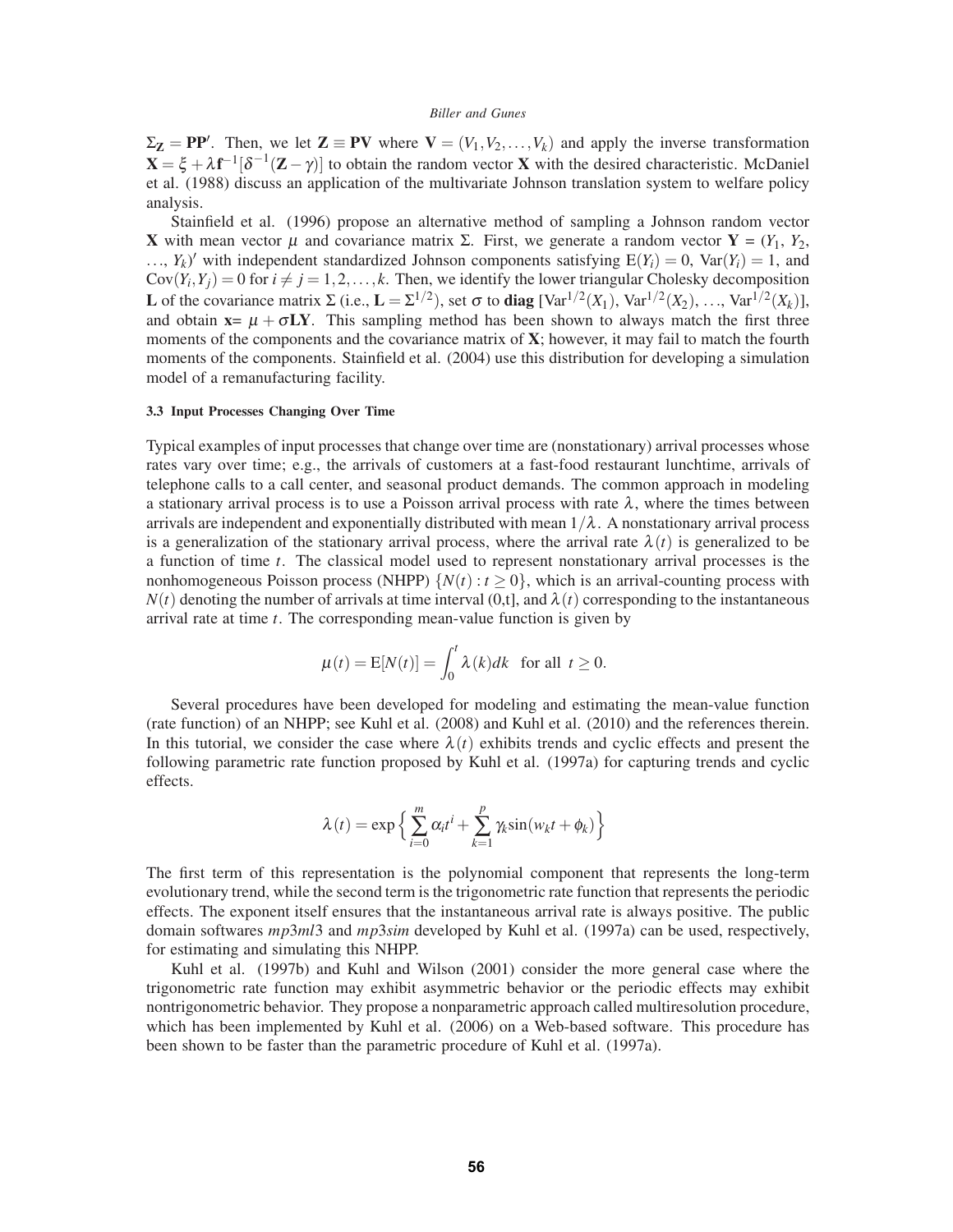### **4 CONCLUSION**

In this tutorial, we first present techniques for fitting a standard distribution to the available data and assessing the goodness of the fit. We also consider the case in which standard input models may fall short of representing the key characteristic of the data, and present flexible input models, multivariate input models, and input models developed for processes changing over time. When appropriate, we provide the software that can be used for solving these input modeling problems.

# **REFERENCES**

- Banks, J., J. S. Carson, B. L. Nelson, and D. Nicol. 2001. *Discrete-Event System Simulation.* 3rd Edition. Upper Saddle River, New Jersey: Prentice Hall.
- Biller, B. and B. L. Nelson. 2002. Answers to the top ten input modeling questions. In *Proceedings of the 2002 Winter Simulation Conference*, ed. E. Yucesan, C.-H. Chen, J. L. Snowdon, and J. M. Charnes, 35-40. Piscataway, New Jersey: Institute of Electrical and Electronics Engineers.
- Biller, B. and S. Ghosh. 2006. Multivariate input processes. In *Handbooks in Operations Research and Management Science: Simulation*, ed. B. L. Nelson and S. G. Henderson. Elsevier Science, Amsterdam.
- Biller, B. and C. Gunes. 2010. Solving high-dimensional simulation input-modeling problems. Submitted to *Surveys in Operations Research and Management Science*.
- Bratley, P., B. L. Fox, and L. E. Schrage. 1987. *A Guide to Simulation.* 2nd Edition. Springer-Verlag, New York.
- DeBrota, D. J., R. S. Dittus, S. D. Roberts, J. R. Wilson, J. J. Swain, and S. Venkatraman. 1989. Modeling input processes with Johnson distributions. In*Proceedings of the 1989 Winter Simulation Conference*, ed. E. A. MacNair, K. J. Musselman, and P. Heidelberger, 308 – 318. Piscataway, New Jersey: Institute of Electrical and Electronics Engineers.
- DeBrota D. J., R. S. Dittus, S. D. Roberts, and J. R. Wilson. 1989a. Visual interactive fitting of bounded Johnson distributions. *Simulation* 52:199-205.
- Hill, I. D., R. Hill, and R. L. Holder. 1976. Fitting johnson curves by moments. *Applied Statistictics* 25:180-189.
- Johnson, N. L. 1949a. Systems of frequency curves generated by methods of translation. *Biometrika* 36:149-176.
- Johnson, N. L. 1949b. Bivariate distributions based on simple translation systems. *Biometrika* 36:297-304.
- Johnson, M. E. 1987. *Multivariate Statistical Simulation*. Wiley, New York.
- Johnson, R. A. and D. W. Wichern. 2001. *Applied Multivariate Statistical Analysis.* 6th Edition. Prentice Hall, New Jersey.
- Kuhl, M. E., J. R. Wilson, and M. A. Johnson. 1997a. Estimating and simulating Poisson processes having trends or multiple periodicities. *IEE Transactions* 29:201-211.
- Kuhl, M. E., H. Damerdji, and J. R. Wilson. 1997b. Estimating and simulating Poisson processes with trends or asymmetric cyclic effects. In *Proceedings of the 1997 Winter Simulation Conference*, ed. S. Andradóttir, K. J. Healy, D. H. Withers, and B. L. Nelson, 287 – 295. Piscataway, New Jersey: Institute of Electrical and Electronics Engineers.
- Kuhl, M. E. and J. R. Wilson. 2001. Modeling and simulating Poisson processes having trends or nontrigonometric cyclic effects. *European Journal of Operational Research* 133:566-582.
- Kuhl, M. E., S. G. Sumant, and J. R. Wilson. 2006. An automated multiresolution procedure for modeling complex arrival processes. *INFORMS Journal on Computing* 18:3-18.
- Kuhl, M. E., S. C. Deo, and J. R. Wilson. 2008. Smooth flexible models of nonhomogeneous Poisson processes using one or more process realizations. In *Proceedings of the 2008 Winter Simulation Conference*, ed. S. J. Mason, R. Hill, L. Moench, and O. Rose, 353 – 361. Piscataway, New Jersey: Institute of Electrical and Electronics Engineers.